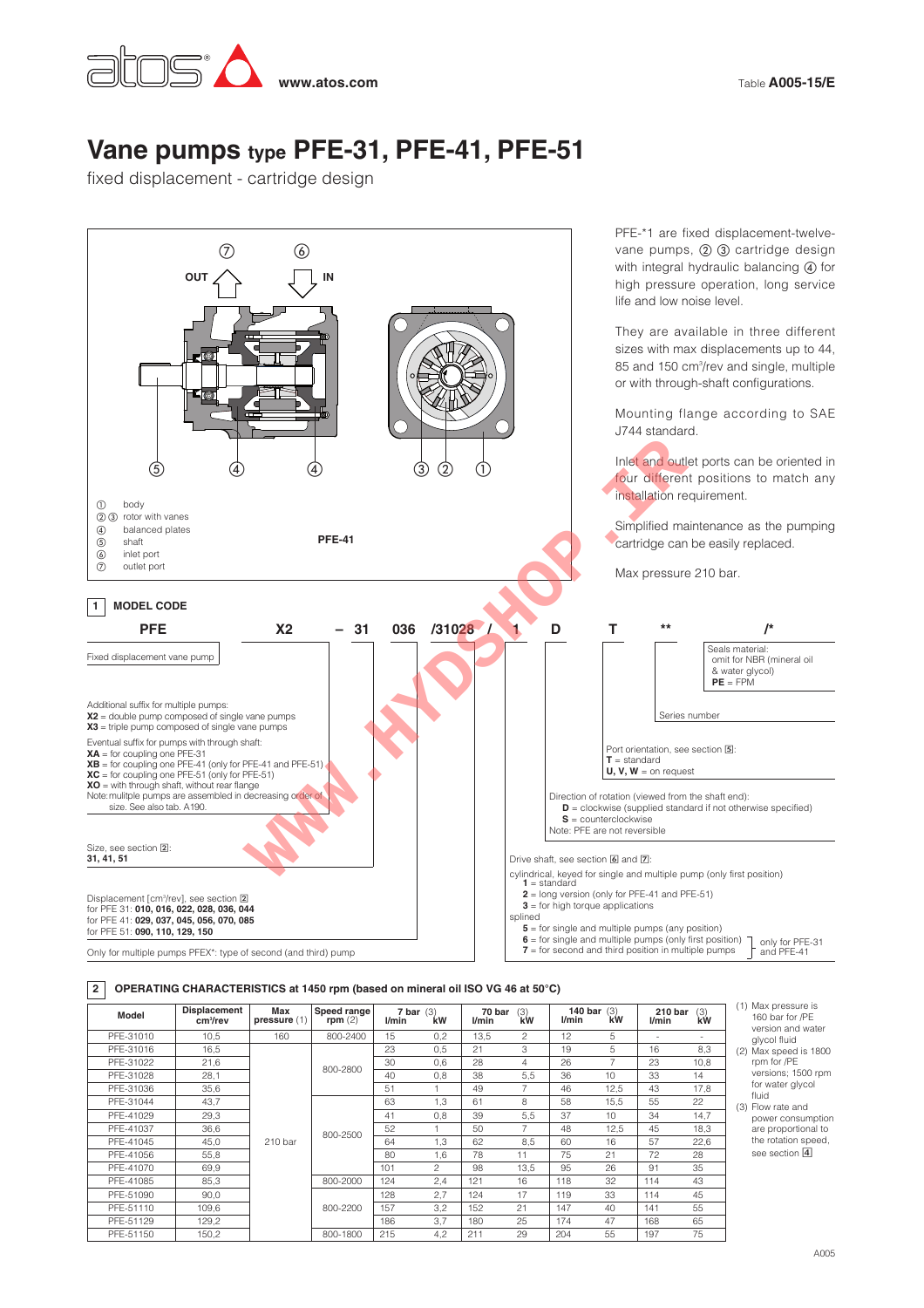## **3 MAIN CHARACTERISTICS OF VANE PUMPS TYPE PFE-\*1**

| Installation position                                                                                    | Any position                                                                                                                      |  |  |  |  |  |  |
|----------------------------------------------------------------------------------------------------------|-----------------------------------------------------------------------------------------------------------------------------------|--|--|--|--|--|--|
| Loads on the shaft                                                                                       | Axial and radial loads are not allowed on the shaft. The coupling should be sized to absorb the<br>power peak.                    |  |  |  |  |  |  |
| Ambient temperature                                                                                      | from -20 $\degree$ C to +70 $\degree$ C                                                                                           |  |  |  |  |  |  |
| Fluid                                                                                                    | Hydraulic oil as per DIN 51524535; for other fluids see section [1]                                                               |  |  |  |  |  |  |
| Recommended viscosity<br>max at cold start<br>max at full power<br>during operation<br>min at full power | $800$ mm <sup>2</sup> /s<br>100 mm $\frac{2}{s}$<br>$24$ mm <sup>2</sup> /s<br>10 $mm2/s$                                         |  |  |  |  |  |  |
| Fluid contamination class                                                                                | ISO 4401 class 21/19/16 NAS 1638 class 10 (filters at 25 $\mu$ m value with $\beta$ 25 $\ge$ 75 recommended)                      |  |  |  |  |  |  |
| Fluid temperature                                                                                        | $-20^{\circ}$ C $+50^{\circ}$ C (water glycol)<br>-20 $\degree$ C +80 $\degree$ C (/PE seals)<br>$-20^{\circ}$ C +60 $^{\circ}$ C |  |  |  |  |  |  |
| Recommended pressure on inlet port                                                                       | from $-0.15$ to 1.5 bar for speed up to 1800 rpm; from 0 to $+1.5$ bar for speed over 1800 rpm                                    |  |  |  |  |  |  |

| 4<br>DIAGRAMS (based on mineral oil ISO VG 46 at 50°C)                                                                                                                                                                  |                               |                                                                                                                                                                            |                        |                                                                                                                                                |
|-------------------------------------------------------------------------------------------------------------------------------------------------------------------------------------------------------------------------|-------------------------------|----------------------------------------------------------------------------------------------------------------------------------------------------------------------------|------------------------|------------------------------------------------------------------------------------------------------------------------------------------------|
| 1 = Torque versus pressure diagram                                                                                                                                                                                      | 600                           |                                                                                                                                                                            |                        | 100                                                                                                                                            |
| Torque needed to operate the pump [Nm]<br>2 = Ambient noise levels measured in<br>compliance with ISO 4412-1 oleohy-<br>draulics -Test procedure to define the<br>ambient noise level - Pumps<br>Shaft speed: 1450 rpm. | 480<br>360<br>240<br>120<br>0 | 1<br>.150<br>.129<br>110<br>$.090$<br>$.085$<br>070<br>056<br>.045<br>-036<br>- 028<br>- 022<br>- 016<br>010<br>100<br>150<br>200<br>250<br>50<br>Operating pressure [bar] | Noise level [dB (A)]   | $\overline{2}$<br>90<br>80<br><b>PFE-51</b><br>70<br>PFE-41<br>PFE-31<br>60<br>50<br>150<br>200<br>250<br>100<br>0<br>Operating pressure [bar] |
| <b>PFE-31:</b>                                                                                                                                                                                                          | 100                           | 044                                                                                                                                                                        |                        | 30<br>044                                                                                                                                      |
| $3$ = Flow versus speed diagram with pres-<br>sure variation from 7 bar to 210 bar.                                                                                                                                     | 80                            | 3<br>036                                                                                                                                                                   |                        | 4<br>24<br>036                                                                                                                                 |
| Flow [I/min]<br>4 = Power consumption versus speed<br>diagram at 140 bar. Power consumption<br>is proportional to operating pressure.                                                                                   | 60<br>40                      | 028<br>022<br>016<br>010<br>1800 2400 3000<br>1200<br>600<br>Rotation speed [rpm]                                                                                          | Power consumption [kW] | 18<br>028<br>022<br>12<br>016<br>6<br>010<br>1200 1800 2400 3000<br>0<br>600<br>Rotation speed [rpm]                                           |
|                                                                                                                                                                                                                         |                               |                                                                                                                                                                            |                        |                                                                                                                                                |
|                                                                                                                                                                                                                         |                               |                                                                                                                                                                            |                        |                                                                                                                                                |
| <b>PFE-41:</b>                                                                                                                                                                                                          | 200                           | 5                                                                                                                                                                          |                        | 60<br>6                                                                                                                                        |
| 5 = Flow versus speed diagram with pres-<br>sure variation from 7 bar to 210 bar.                                                                                                                                       | 160                           | 070<br>085                                                                                                                                                                 |                        | $48\,$<br>085<br>070                                                                                                                           |
| Flow [l/min]<br>6 = Power consumption versus speed dia-<br>gram at 140 bar. Power consumption is<br>proportional to operating pressure.                                                                                 | 120<br>80<br>40<br>0          | 056<br>045<br>037<br>029<br>1500<br>2000 2500<br>500<br>1000<br>Rotation speed [rpm]                                                                                       | Power consumption [kW] | 36<br>056<br>045<br>24<br>037<br>029<br>12<br>500<br>1000<br>2000 2500<br>0<br>1500<br>Rotation speed [rpm]                                    |
| <b>PFE-51:</b>                                                                                                                                                                                                          | 300                           |                                                                                                                                                                            |                        | 100                                                                                                                                            |
| 7 = Flow versus speed diagram with pres-<br>sure variation from 7 bar to 210 bar.                                                                                                                                       | 240                           | $\overline{7}$<br>150<br>129                                                                                                                                               |                        | 8<br>80<br>150<br>129                                                                                                                          |
| 8 = Power consumption versus speed dia-<br>gram at 140 bar. Power consumption is<br>proportional to operating pressure.                                                                                                 | 180                           | 110<br>090                                                                                                                                                                 |                        | 60<br>$+10-$<br>090                                                                                                                            |
| Flow [l/min]                                                                                                                                                                                                            | 120<br>60                     | 1500 2000 2500<br>500<br>1000                                                                                                                                              | Power consumption [kW] | 40<br>20<br>1500 2000 2500<br>500<br>1000                                                                                                      |

## Rotation speed [rpm]

Rotation speed [rpm]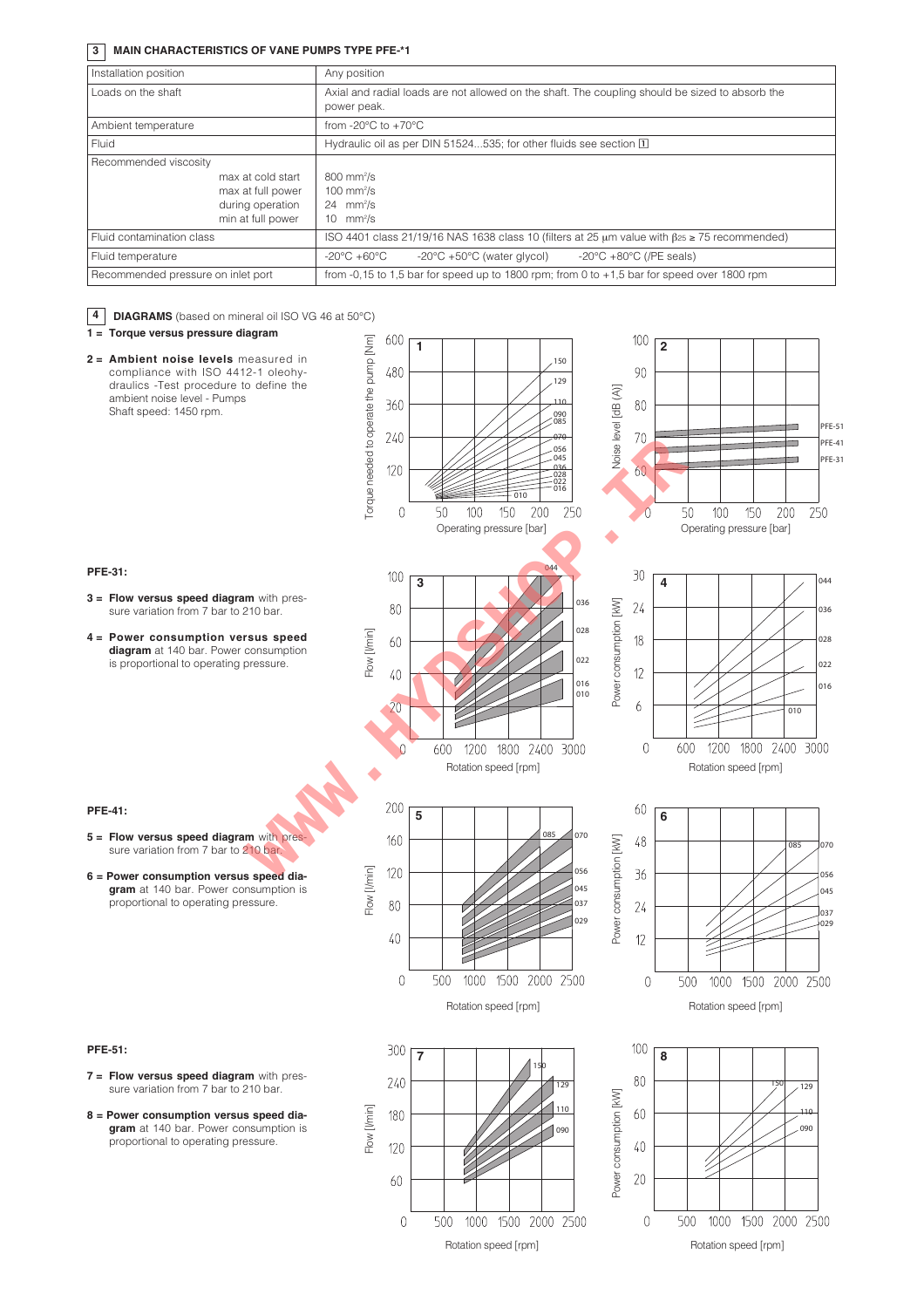## **5 PORT ORIENTATION**



#### **6 DRIVE SHAFT**

| <b>CYLINDRICAL SHAFT KEYED</b><br>$1 =$ for single and multiple pumps (only first position)<br>supplied as standard if not specified in the model code<br>$2 =$ for single and multiple pumps (only first position)<br>O <sub>2</sub><br>long version (only for PFE-41 and PFE-51)<br>021<br>3 = for single and multiple pumps (only first position)<br>for high torque applications<br>O <sub>J</sub><br>G1                                                                                                                                                                                                                                                                   |                |                |                |                               |       |                                     |                |                |                |                      |       |                                     |                |                |                |                      |       |                                     |
|--------------------------------------------------------------------------------------------------------------------------------------------------------------------------------------------------------------------------------------------------------------------------------------------------------------------------------------------------------------------------------------------------------------------------------------------------------------------------------------------------------------------------------------------------------------------------------------------------------------------------------------------------------------------------------|----------------|----------------|----------------|-------------------------------|-------|-------------------------------------|----------------|----------------|----------------|----------------------|-------|-------------------------------------|----------------|----------------|----------------|----------------------|-------|-------------------------------------|
|                                                                                                                                                                                                                                                                                                                                                                                                                                                                                                                                                                                                                                                                                |                |                |                | Keyed shaft type 1 (standard) |       |                                     |                |                |                | Keyed shaft type 2   |       |                                     |                |                |                | Keyed shaft type 3   |       |                                     |
| Model                                                                                                                                                                                                                                                                                                                                                                                                                                                                                                                                                                                                                                                                          |                |                |                |                               |       | Only for through<br>shaft execution |                |                |                |                      |       | Only for through<br>shaft execution |                |                |                |                      |       | Only for through<br>shaft execution |
|                                                                                                                                                                                                                                                                                                                                                                                                                                                                                                                                                                                                                                                                                | A1             | F              | G <sub>1</sub> | κ                             | ØZ1   | Ø AQ                                | A <sub>1</sub> | F              | G <sub>1</sub> | к                    | ØZ1   | Ø AQ                                | A <sub>1</sub> | F              | G <sub>1</sub> | κ                    | ØZ1   | Ø AQ                                |
| <b>PFE-31</b>                                                                                                                                                                                                                                                                                                                                                                                                                                                                                                                                                                                                                                                                  | 4.78           | 21.11          | 56.00          | 8.00                          | 19.05 | SAE 16/32-9T                        | ÷,             | L.             |                | ÷,                   | L.    |                                     | 4.78           | 24,54          | 56.00          | 8.00                 | 22.22 | SAE 16/32-9T                        |
|                                                                                                                                                                                                                                                                                                                                                                                                                                                                                                                                                                                                                                                                                | 4,75           | 20,94          |                |                               | 19,00 |                                     |                |                |                |                      |       |                                     | 4,75           | 24,41          |                |                      | 22,20 |                                     |
| <b>PFE-41</b>                                                                                                                                                                                                                                                                                                                                                                                                                                                                                                                                                                                                                                                                  | 4,78           | 24,54          | 59,00          | 11,40                         | 22,22 | SAE 32/64-24T                       | 6,36           | 25,03          | 71,00          | 8,00                 | 22,22 | SAE 32/64-24T                       | 6,38           | 28,30          | 78.00          | 11,40                | 25,38 | SAE 32/64-24T                       |
|                                                                                                                                                                                                                                                                                                                                                                                                                                                                                                                                                                                                                                                                                | 4,75           | 24,41          |                |                               | 22,20 |                                     | 6,35           | 24,77          |                |                      | 22,20 |                                     | 6,35           | 28,10          |                |                      | 25,36 |                                     |
| <b>PFE-51</b>                                                                                                                                                                                                                                                                                                                                                                                                                                                                                                                                                                                                                                                                  | 7,97           | 35,33          | 73,00          | 14                            | 31,75 | SAE 16/32-13T                       | 7,95           | 35,33          | 84,00          | 8.10                 | 31,75 | SAE 16/32-13T                       | 7,97           | 38,58          | 84,00          | 14                   | 34,90 | SAE 16/32-13T                       |
|                                                                                                                                                                                                                                                                                                                                                                                                                                                                                                                                                                                                                                                                                | 7.94           | 35.07          |                |                               | 31.70 |                                     | 7.94           | 35,07          |                |                      | 31.70 |                                     | 7,94           | 38,46          |                |                      | 34.88 |                                     |
| <b>SPLINED SHAFT</b><br>$5 =$ for single and multiple pumps (any position)<br>for PFE-31 according to SAE A 16/32 DP, 9 teeth;<br>for PFE-41 according to SAE B 16/32 DP, 13 teeth;<br>O J<br>for PFE-51 according to SAE C 12/24 DP, 14 teeth;<br>$6 =$ for single and multiple pumps (only first position)<br>익<br>for PFE-31 and PFEX*-31 according to SAE B 16/32 DP, 13 teeth;<br>$\Omega$<br>for PFE-41 and PFEX*-41 according to SAE C 12/24 DP, 14 teeth;<br>$7 =$ for second and third position pump in multiple configuration:<br>for PFEX*-31 according to SAE B 16/32 DP, 13 teeth;<br>G3<br>for PFEX*-41 according to SAE C 12/24 DP, 14 teeth;<br>G <sub>2</sub> |                |                |                |                               |       |                                     |                |                |                |                      |       |                                     |                |                |                |                      |       |                                     |
|                                                                                                                                                                                                                                                                                                                                                                                                                                                                                                                                                                                                                                                                                |                |                |                | <b>Splined shaft type 5</b>   |       |                                     |                |                |                | Splined shaft type 6 |       |                                     |                |                |                | Splined shaft type 7 |       |                                     |
| Model                                                                                                                                                                                                                                                                                                                                                                                                                                                                                                                                                                                                                                                                          |                |                |                |                               |       | Only for through<br>shaft execution |                |                |                |                      |       | Only for through<br>shaft execution |                |                |                |                      |       | Only for through<br>shaft execution |
|                                                                                                                                                                                                                                                                                                                                                                                                                                                                                                                                                                                                                                                                                | G <sub>2</sub> | G <sub>3</sub> | к              | Z1                            |       | Ø AQ                                | G <sub>2</sub> | G <sub>3</sub> | κ              | Z1                   |       | Ø AQ                                | G2             | G <sub>3</sub> | к              | Z1                   |       | Ø AQ                                |
| <b>PFE-31</b>                                                                                                                                                                                                                                                                                                                                                                                                                                                                                                                                                                                                                                                                  | 32,00          | 19,50          | 6,50           | SAE 16/32-9T                  |       | SAE 16/32-9T                        | 41,00          | 28             | 8,00           | SAE 16/32-13T        |       | SAE 16/32-9T                        | 32,00          | 19             | 8,00           | SAE 16/32-13T        |       | SAE 16/32-9T                        |
| <b>PFE-41</b>                                                                                                                                                                                                                                                                                                                                                                                                                                                                                                                                                                                                                                                                  | 41,25          | 28             | 8,00           | SAE 16/32-13T                 |       | SAE 32/64-24T                       | 55,60          | 42             | 8,00           | SAE 12/24-14T        |       | SAE 32/64-24T                       | 41,60          | 28             | 8.00           | SAE 12/24-14T        |       | SAE 32/64-24T                       |
| <b>PFE-51</b>                                                                                                                                                                                                                                                                                                                                                                                                                                                                                                                                                                                                                                                                  | 56,00          | 42             |                |                               |       | 8,10 SAE 12/24-14T SAE 16/32-13T    |                |                |                |                      |       |                                     |                |                |                |                      |       |                                     |

#### **7 LIMITS OF SHAFT TORQUE**

| Pump<br>model |              | Maximum torque available at the<br>end of the through shaft [Nm] |              |              |                                                                           |                                                                           |                   |
|---------------|--------------|------------------------------------------------------------------|--------------|--------------|---------------------------------------------------------------------------|---------------------------------------------------------------------------|-------------------|
|               | Shaft type 1 | Shaft type 2                                                     | Shaft type 3 | Shaft type 5 | Shaft type 6                                                              | Shaft type 7                                                              | Any type of shaft |
| <b>PFE-31</b> | 160          | -                                                                | 240          | 110          | 240                                                                       | 240                                                                       | 130               |
| <b>PFE-41</b> | 250          | 250                                                              | 400          | 200          | 400                                                                       | 400                                                                       | 250               |
| <b>PFE-51</b> | 500          | 500                                                              | 850          | 450          | $\hspace{1.0cm} \rule{1.5cm}{0.15cm} \hspace{1.0cm} \rule{1.5cm}{0.15cm}$ | $\hspace{1.0cm} \rule{1.5cm}{0.15cm} \hspace{1.0cm} \rule{1.5cm}{0.15cm}$ | 400               |

The values of torque required to operate the pumps are shown for each type on the "torque versus pressure" diagram at section **[4**].<br>In multiple pumps the total torque applied to the shaft of the first element (drive shaft